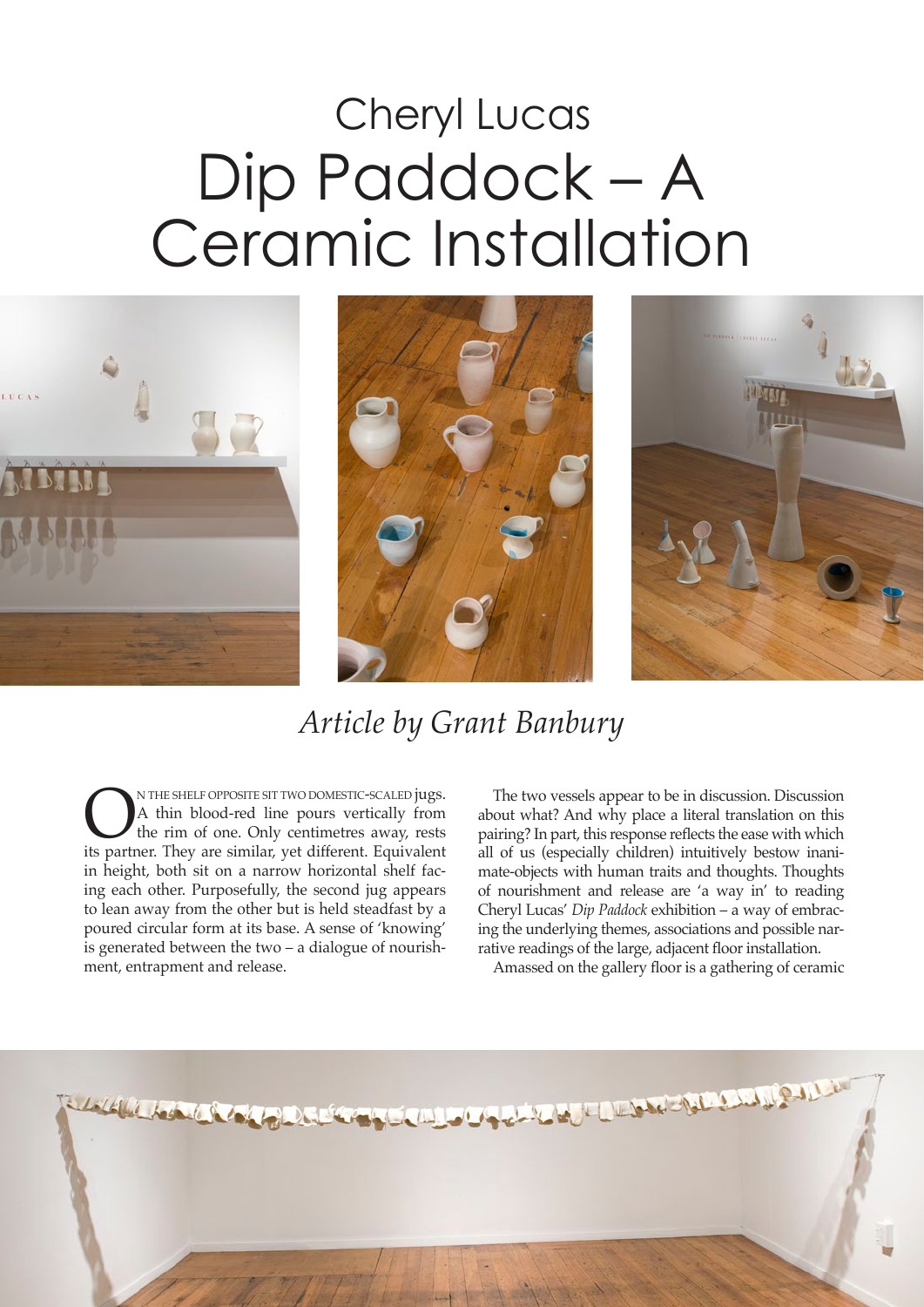jugs – 43 in total. Scattered amongst the jugs are a handful of curious, funeral-shaped forms and beakers, some positioned vertically while others rest side-on. These pieces successfully punctuate the installation, offering visual relief from the mass-presentation of jugs. Striking in shape, yet utilitarian in every sense, they cause the viewer to pause and to contemplate. In contrast to the domestic nature of the jug, these additional forms hint at an industrial usage.

The glow from the polished wooden floor energizes the presentation and accentuates the individuality of each piece, be it thrown or hand-built. Although grouped in relative proximity to each other, surprisingly, the jugs spread forming a large sprawling-arc that measure over nine metres. The other limits of the arc are held in check by tall handbuilt jugs, positioned as if talismans surveying their flock. Lucas acknowledges the 'asymmetrical nature' of the jug with its 'own inherent movement'. Hinged at their waists, these standing 'sentinels' appear to sway and move, as if overseeing proceedings.

Acutely aware of the symbolic nature ascribed to the jug (or pitcher) over many centuries, Lucas tantalizingly plays with its shape, teasing out numerous variations of form: height to width, body to handle (all have them), neck to base, large to small. Many of the jugs appear to be aligned to ancient forms, acknowledging the jug's historical and cultural positioning as 'signifiers' and 'water carriers'. A touch of humour permeates as a number; topped with bulbous growths, appear to be on the verge of transformation. Some deliberately reference Art Deco forms. Intentionally, the ebb and flow of the scale enlivens the visual field; yet in this instance, Lucas wished to retain a 'human scale'.

Elsewhere in the gallery, small elongated jugs – either upright or inverted – hang in groups or individually. All are attached to the shelf or wall, wired with single-loop handles. They speak of storage, both before and after use. A small group of 'pelts', tautly stretched on the gallery wall, directly reference dead animal skins, a facet of farm survival.

The exhibition title, *Dip Paddock,* is a direct reference to Lucas' rural upbringing in Central Otago, a farming area in the South Island of New Zealand, noted for its hot, dry climate. Regarding the

exhibition title, Lucas states "I wanted to make sure the rural connection was immediately apparent. Dip paddocks are very common on farms… usually close to the house where all of the drenching, docking and draughting are done." This background has proved a valuable and fertile feeding-ground for major themes in Lucas' ceramic production.

By its very nature, the jug is complete within itself, although, in this presentation stand-alone vessels can be enjoyed separately. Lucas, however, reinforces the theme of continuum by multiple placement of jugs and, in this aspect, drives home an assertion that the floor installation could (should?) be read as 'one'. A sense of uniformity also supports this notion as all the jugs face the same direction, as if it were a like-minded army intent on its task. Lucas comments "I wanted to make the most of having a jug as a metaphor."

Initially, all of the pieces appeared similarly coated with a thick cream-coloured glaze. In commenting on her choice of glaze, Lucas states "the lighter colour made… [the jugs appear] bleached or weathered… and the cream [colour] had a lard like appearance." Closer observation reveals a number of stained surfaces. A red (pinkish to the eye) or blue stain highlight the crazed surfaces. The colour blue may reference water, growth or perhaps the remnants of chemical substances. A few jugs have splattered surfaces, while others reveal bold glaze applications: free-flowing interior and exterior 'pourings' in a dense mid-blue glaze.

Unlike previous solo presentations – mostly oneoff vessels often with highly decorated exterior surfaces – here Lucas replaces decoration with an emphasis on form. In her earlier sculptural vessels she played with perceptions of space – three-dimensional illusions cleverly played-out through surface markings. In this installation, however, the viewer is encouraged to assimilate variations in shape.

In *Dip Paddock,* Lucas takes her greatest risks to date. By moving the jug from plinth to floor, dramatically increasing the numbers and experimenting with multiple variations, she shifts her practice to new heights, opening up future possibilities. And, the viewer too, is invited to take-part, to navigate the work within the gallery space differently.

Off of the main gallery in a smaller room is a key